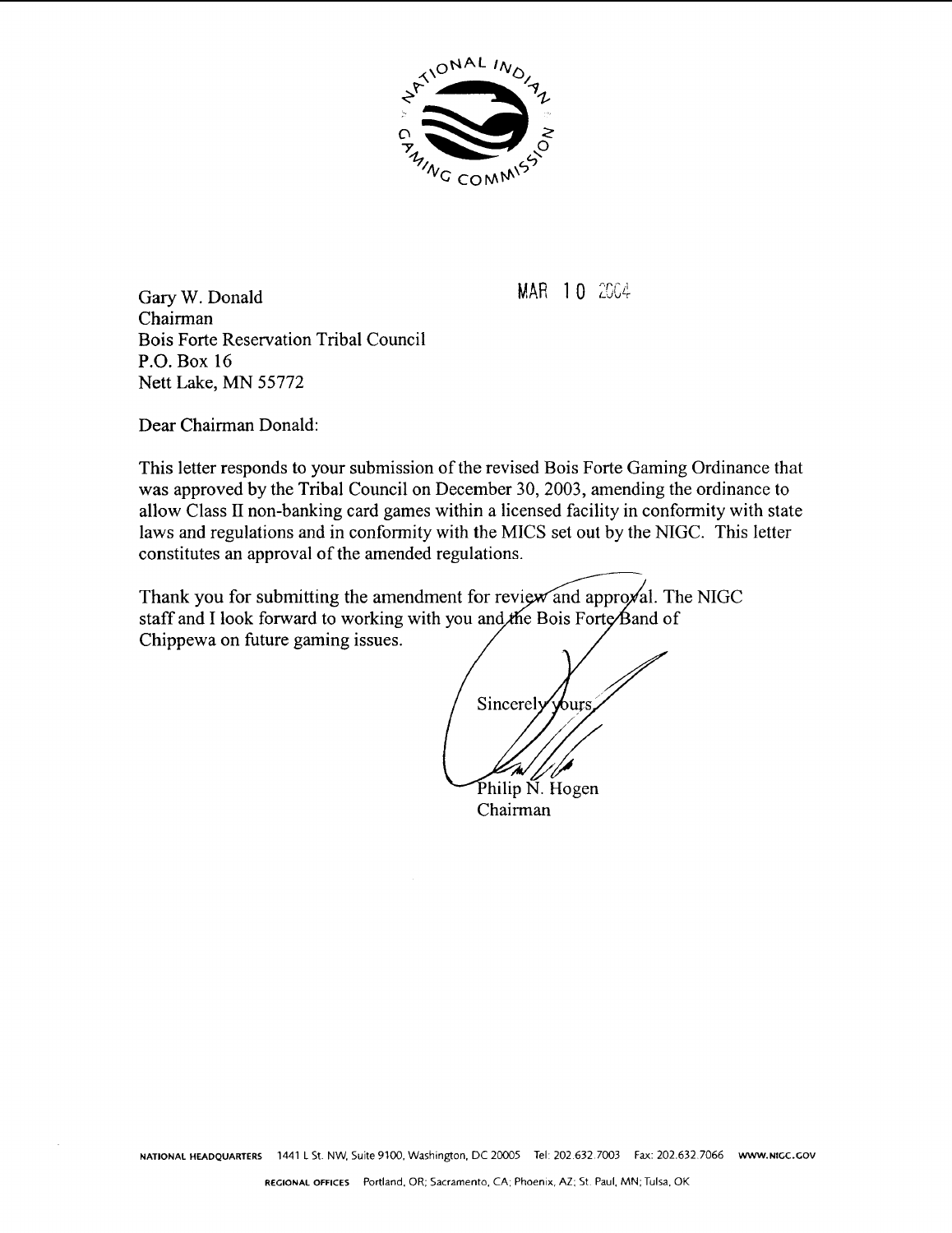

. . **Reservation** BOIS FORTE **Tribal Council**  Box 16 · Nett Lake, MN 55772 · 218-757-3261 · FAX 218-757-3312

14N 1 3 2006

**Resolution** # **70.-2004** 

- **WHEREAS,** the Bois Forte Band ofthe Minnesota **Chippewa** Tribe is a federally-recognized Indian tribe organized under the Indian Reorganization Act of 1934 and operating under the Revised Constitution and Bylaws of the Minnesota Chippewa Tribe: and
- **WHEREAS,** the lawful governing body of the Band is the Reservation Tribal Council and it is authorized to regulate gaming activities within the territory of the Band; and
- **WHEREAS, on August 27, 1993, the Reservation Tribal Council adopted Ordinance No. 43-94** (the "Gaming Ordinance") and that ordinance was approved by the Chairman of the National Indian **Gaming** Commission, which published notice of said approval in the Federal Register on **January** 18, 1994; and
- WHEREAS, the Reservation Tribal Council has determined that it is in the best interests of the Band to amend the Gaming **Ordinance** to include express authority for Class **KI** non**banking** card games permitted by law in the state of Minnesota; and

**NOW THEREFORE BE IT RESOLVED,** that Article **III** of the **Bois** Forte Gaming Ordinance is hereby amended by adding the following: - ..

**Class II non-Banking Card Games Permitted by Law in the State of Minnesota.** Non-banking card games **may** be played **witbin** a licensed gaming hcility, provided that they are played in conformity with the following **rules** and regulations:

- **1. Minnesota Laws and Regulations.** Non-banking card games **may** only **be** played in conformity with Minnesota state laws and regulation regarding **hours** or periods of operation of such card **games** and limitations on wagers or pot sizes in such card games.
- **2. Conformity with Minimum InternalContmlStandards.** Non-banking cardgames **must** be played and supervised inconformity with the **minimum** internal control **standards** ofthe **National** Indian *Gaming* Commission appearing at 25 **C.F.R** Part 542 (2003), and as maybe amended in the future, and under Minimum Internal Control Standards for such card games adopted by the Bois Forte Reservation Tribal Council.